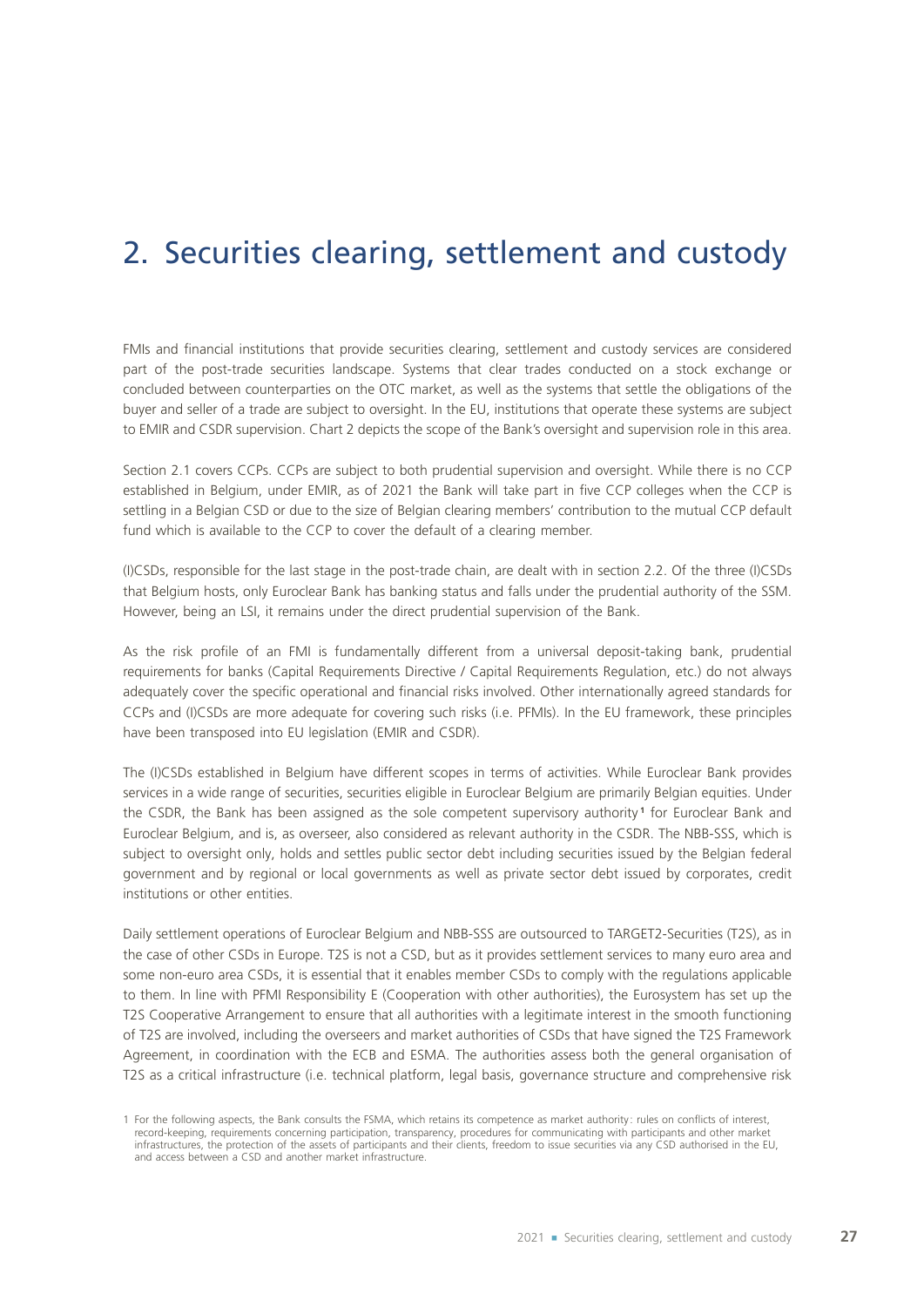management framework), as well as the services it provides against an applicable subset of the PFMIs. The Bank is involved in this cooperative oversight of T2S.

Finally, section 2.3 covers institutions whose single business line is the provision of custody services (i.e. providing securities safekeeping, settlement and investor services to their clients) with a focus on BNYM SA/NV which is a global custodian established in Belgium with links to multiple (I)CSDs allowing its clients to hold securities issued in markets worldwide.

### Chart 2

**Scope of the Bank's oversight and prudential supervision role in the post‑trade securities landscape**



1 LCH Clearnet Ltd (UK), ICE Clear Europe (UK), .LCH Clearnet SA (FR), Eurex Clearing AG (DE), EuroCCP (NL), Keler CCP (HU), CC&G (IT).

## 2.1 CCPs

#### *Changes in regulatory framework*

There are no CCPs located in Belgium but some foreign CCPs are used by Belgian financial institutions for clearing, or use Belgian FMIs for settlement (see chart 2), and therefore the Bank closely follows up developments regarding CCPs.

In November 2020, the Financial Stability Board (FSB) further elaborated its CCP resolution guidance with the publication of the Guidance on Financial Resources to Support CCP Resolution and on the Treatment of CCP Equity in Resolution.**<sup>1</sup>**

<sup>1</sup> Available at

[https://www.fsb.org/2020/11/guidance-on-financial-resources-to-support-ccp-resolution-and-on-the-treatment-of-ccp-equity-in-resolution/.](https://www.fsb.org/2020/11/guidance-on-financial-resources-to-support-ccp-resolution-and-on-the-tre)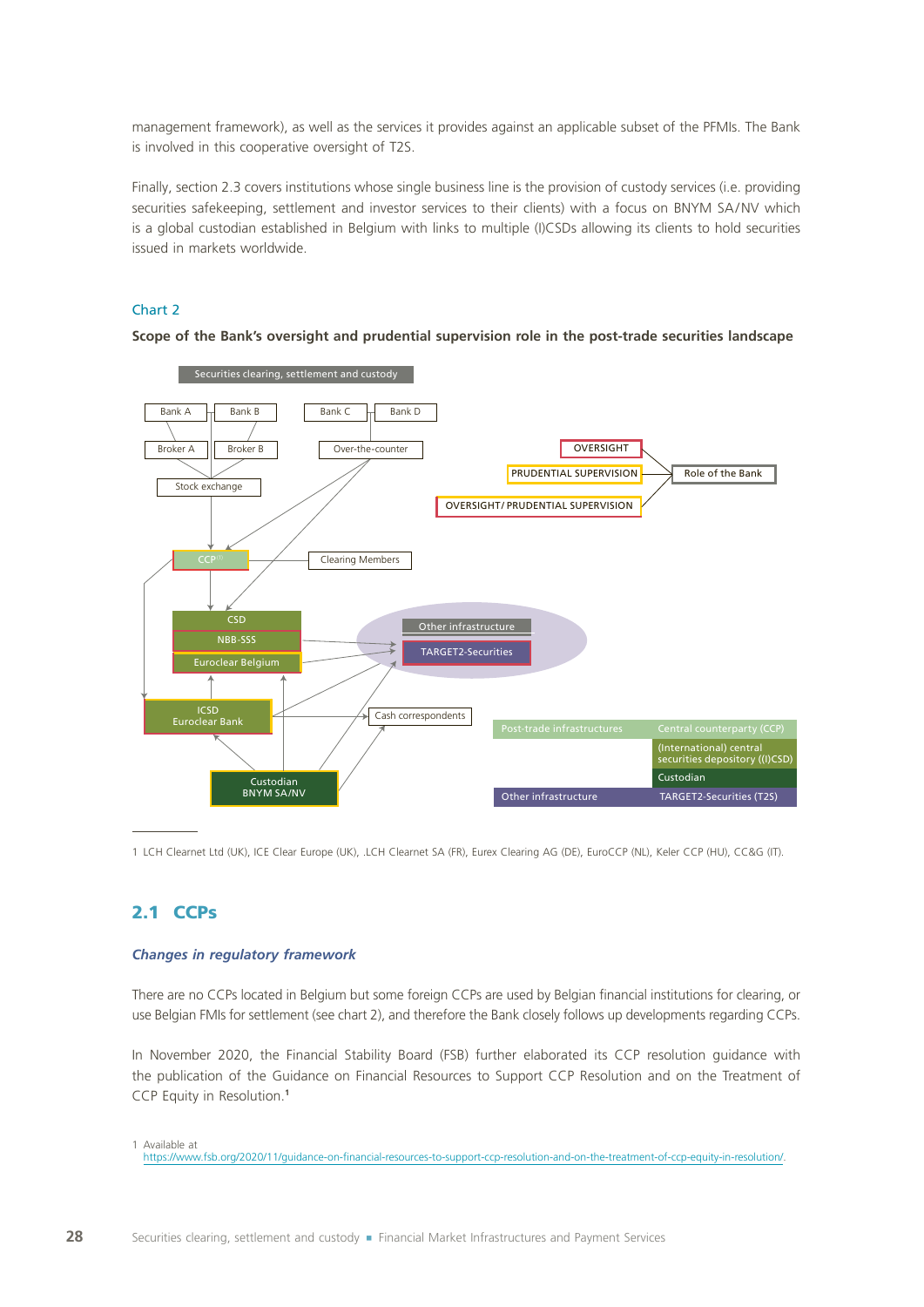The FSB, CPMI and IOSCO engaged to conduct further work on CCP financial resources through their respective committees and to consider the need for a policy on the use, composition and amount of financial resources in recovery and resolution to further strengthen the resilience and improve the resolvability of CCPs in default and non‑default loss scenarios.

In August 2020, the FSB published a questionnaire on Continuity of Access to FMIs for firms in resolution **<sup>1</sup>** to streamline information collection and support resolution planning, which should enhance the ability of the administrator of a resolved bank to adequately manage its resolution that typically requires access to FMIs (for instance, to sell securities, transactions need to go through a CCP for clearing and a CSD for settlement – see chart 2 for an overview of the role of FMIs).

The CCP's ability to handle a clearing member's default is essential from a prudential risk perspective. So, its ability to re-establish a balanced book by auctioning the positions of the defaulter to surviving clearing members is key. In June 2020, CPMI and IOSCO published a final paper with considerations on what constitutes a successful auction. The industry is being asked to make further progress on effective auction practices for OTC derivatives positions.

In the EU, EMIR, which sets out the obligations for market participants' clearing derivatives<sup>2</sup> besides the requirements for CCPs and their supervision, has been amended by the EMIR 2.2 Regulation that entered into force on 1 January 2020. EMIR 2.2 improves consistency of supervisory arrangements for CCPs established in the EU and enhances the EU's ability to recognise and supervise systemically important third‑country CCPs **<sup>3</sup>** . While the primary role of the EU CCP's national competent authority is maintained, a wider mandatory consultation of ESMA on regulatory compliance, and an enhanced role for the CCP supervisory college is set. Central banks that issue EU currencies are also being given a bigger input. EMIR 2.2 also includes the possibility to require – via a Delegated Act – the relocation to the EU of so‑called "substantially systemically important" activities of third-country CCPs.

The technical legislation for executing EMIR 2.2 is being further elaborated **<sup>4</sup>** . In December, a delegated act related to the composition, functioning and management of CCP supervisory colleges was published. In October, ESMA issued a market consultation paper making proposals to determine in what cases the national CCP competent authority has to consult the CCP college.

In December, ESMA also issued a time-limited recognition, until mid-2022, of the UK CCPs LCH Ltd, ICE Clear Europe Ltd and LME Clear Ltd<sup>5</sup> preventing these CCPs from losing their authorisation as a Union CCP overnight and allowing EU clearing members to retain access to them during the post-Brexit transition period.

In January 2021, the EU Regulation on CCP recovery and resolution was published **<sup>6</sup>** . It sets out a framework for the recovery of a CCP, and the rules to ensure in resolution the continuity of a CCP's critical functions. It thereby avoids – via a loss allocation to the CCP's clearing members, clients and shareholders – the use of taxpayers' money to restructure and resolve the CCP. CCPs will have to draw up or adapt their recovery plans as required.

<sup>1</sup> Available at https://www.fsb.org/2020/08/fsb-continuity-of-access-to-fmis-for-firms-in-resolution-streamlined-information-collection-tosupport-resolution-planning/.

<sup>2</sup> Most notably a clearing obligation applies, covering standardised interest rate swap contracts in the most relevant currencies, and index‑linked credit default swaps.

<sup>3</sup> In September, the Commission adopted delegated acts on when a third-country CCP is considered systemically important and on the comparable compliance regime, allowing a CCP to comply with EMIR requirements by complying with the regulations and requirements of its home country if ESMA assesses them as satisfactory, were published. See https://ec.europa.eu/info/law/ derivatives-emir-regulation-eu-no-648-2012/amending-and-supplementary-acts/implementing-and-delegated-acts\_en.

<sup>4</sup> An overview of EMIR implementing and delegated acts is available at https://ec.europa.eu/info/law/ derivatives-emir-regulation-eu-no-648-2012/amending-and-supplementary-acts/implementing-and-delegated-acts\_en.

<sup>5</sup> Available at https://www.esma.europa.eu/press-news/esma-news/esma-recognise-three-uk-ccps-1-january-2021.

<sup>6</sup> Regulation (EU) 2021/23 of the European Parliament and of the Council of 16 December 2020 on a framework for the recovery and resolution of central counterparties and amending Regulations (EU) No. 1095/2010, (EU) No. 648/2012, (EU) No. 600/2014, (EU) No. 806/2014 and (EU) 2015/2365 and Directives 2002/47/EC, 2004/25/EC, 2007/36/EC, 2014/59/EU and (EU) 2017/1132, available at https://eur-lex.europa.eu/legal-content/EN/TXT/?uri=OJ:L:2021:022:TOC.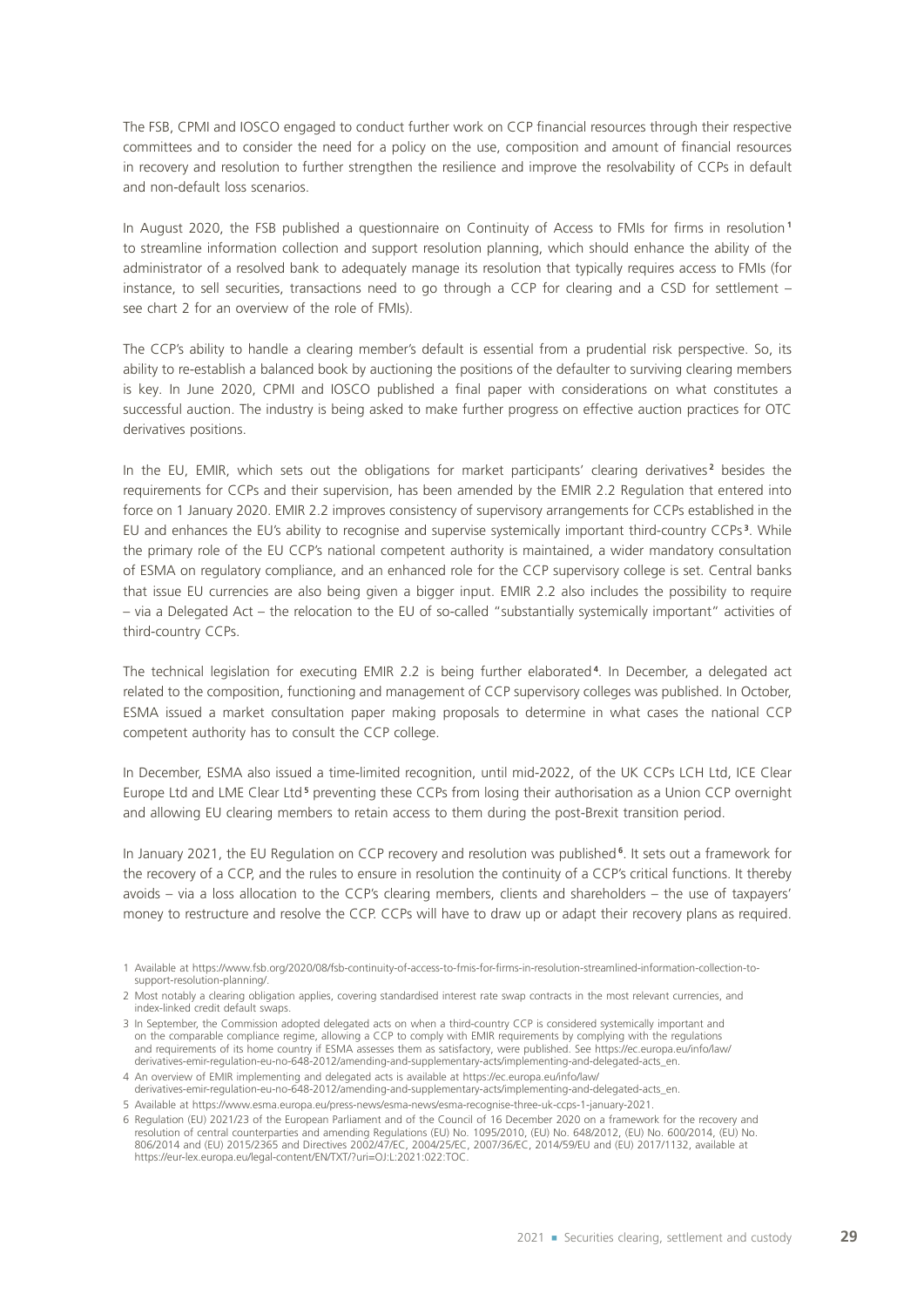Member States will designate a national CCP resolution authority to resolve a CCP if necessary, which will establish a CCP resolution college to advise on resolution plans and CCP resolvability assessments.

#### *Prudential and oversight approach*

In July 2020, ESMA published the results of its third supervisory stress test for EU CCPs **<sup>1</sup>** . The test focuses on both the counterparty credit risks and the liquidity risks that CCPs would face as a result of multiple clearing member defaults and simultaneous market price shocks. While the stress test's scenarios were prepared before, they were generally found to be of comparable severity with the stress events at the start of the COVID crisis. The test also included a concentration stress test which showed that, for most asset classes, there is indeed concentration in one or two CCPs, and that the ensuing simulated market impact (i.e. the liquidation cost) for equity and commodity trades was not always sufficiently covered by margin add-ons. Despite this finding, ESMA found the system to be resilient on the whole.

1 Available at

https://www.esma.europa.eu/press-news/esma-news/esma%E2%80%99s-third-eu-wide-ccp-stress-test-finds-system-resilient-shocks.

### Table 2

#### **EU CCP supervisory colleges with the Bank's participation**

| CCP <sup>1</sup>                 | <b>Main clearing services</b><br>and relevance<br>for Belgium                          | <b>Direct Belgian</b><br>clearing members <sup>2</sup>                                                                                                                                                                                  | <b>EMIR criteria for the Bank's participation</b><br>in the CCP's supervisory college                                                                |                                                        | <b>The Bank</b><br>participates in the<br><b>Crisis Management</b> |
|----------------------------------|----------------------------------------------------------------------------------------|-----------------------------------------------------------------------------------------------------------------------------------------------------------------------------------------------------------------------------------------|------------------------------------------------------------------------------------------------------------------------------------------------------|--------------------------------------------------------|--------------------------------------------------------------------|
|                                  |                                                                                        |                                                                                                                                                                                                                                         | <b>Supervisor of Belgian</b><br>clearing members<br>contributing - on a<br>country-by-country<br>$basis -$<br>most to the<br><b>CCP</b> default fund | <b>CCP</b> settles in<br>a Belgian (I)CSD <sup>3</sup> | <b>Group</b>                                                       |
| <b>Eurex Clearing</b><br>AG (DE) | Listed interest<br>derivatives/repos                                                   | $\overline{4}$<br><b>Belfius Bank</b> ;<br>• MeDirect Bank;<br><b>BNP Paribas Fortis;</b><br>$KBC$ Bank                                                                                                                                 | $\mathbf x$                                                                                                                                          | $\checkmark$<br>(EB)                                   | ✓                                                                  |
| LCH SA (FR)                      | Euronext cash and<br>derivatives trades<br>(including<br>Euronext Brussels) /<br>repos | 8<br>Axa Bank Belgium<br>$\blacksquare$ Bangue<br>Degroof Petercam;<br><b>Belfius Bank:</b><br><b>BNP Paribas Fortis:</b><br>Delen Private Bank;<br>$KBC$ Bank<br>• Leleux Associated<br>Brokers;<br>Van De Put & Co<br>Private Bankers | ×                                                                                                                                                    | $\checkmark$<br>(EB, EBE,<br>NBB-SSS)                  | ✓                                                                  |
| <b>CC&amp;G (IT)</b>             | National CCP of<br>Italy                                                               | none                                                                                                                                                                                                                                    | $\mathbf x$                                                                                                                                          | $\checkmark$<br>(EB)                                   | $\mathbf x$                                                        |
| Euro CCP (NL)                    | Main European<br>stocks                                                                | none                                                                                                                                                                                                                                    | $\mathbf x$                                                                                                                                          | ✓<br>(EB)                                              | $\mathbf x$                                                        |
| Keler CCP (HU)                   | National CCP of<br>Hungary                                                             | $\mathbf{1}$<br><b>KBC</b> Securities<br>Hungarian branch                                                                                                                                                                               | ✓                                                                                                                                                    | $\pmb{\times}$                                         | $\mathbf x$                                                        |

Source : NBB.

1 Under European rules, EU CCP supervisory college participation is reassessed annually on the basis of the criteria set out in Article 18 EMIR. The NBB participates in the colleges based either on its capacity of supervisor of a CSD that the CCP settles in, or as supervisor of clearing members of the CCP that contribute – on a country-by-country basis – most to the default fund.

2 A Belgian bank not mentioned in the table may clear in a CCP but as an indirect clearing member, this is, as the client of a clearing member that could be a foreign entity of the group it belongs to.

3 EB: Euroclear Bank ICSD, EBE: Euroclear Belgium CSD, NBB-SSS.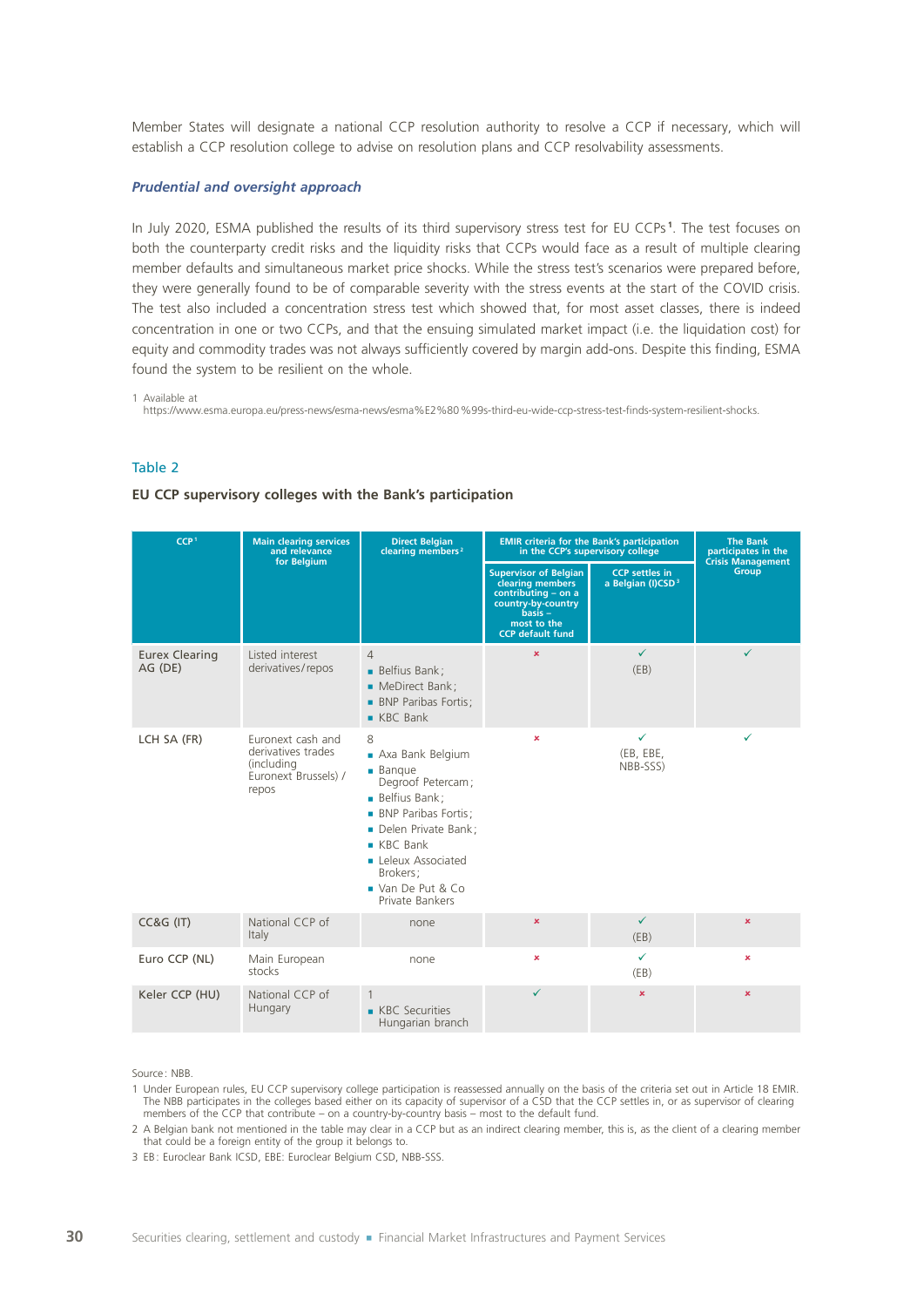Post-Brexit, the Bank continues to be involved in five EU CCP supervisory colleges (see table 2) including in Eurex Clearing AG in Frankfurt that clears euro‑denominated repos and LCH SA in Paris that clears the Euronext Brussels markets and euro repos. The Bank is also expected to take part in the third-country CCP supervisory college to be set up under EMIR 2.2, and where information will be shared on these CCPs.

#### *Supervisory priorities in 2021*

Priorities for the ongoing supervision of EU CCPs are set by the national competent authorities, taking into account the college members' requests.

The Regulation on CCP recovery and resolution requires Member States to set up national CCP resolution authorities that will develop plans in case of CCP resolution events and establish resolution colleges. In parallel, CCPs are enhancing their recovery rules that stipulate how to allocate default and non-default losses to stakeholders, including shareholders, clearing members and clients. In addition, a continuing priority, common with other FMIs, is CCP operational risk management, and in particular cyber risks.

Finally, new services, products or significant risk model changes implemented by an EU CCP have to be approved by its national competent authority, taking into account the opinion of the CCP's supervisory college. Under the new EMIR 2.2 rules, the conditions under which a college can escalate a file to ESMA for steering have been eased, and a college majority is now able to include specific guidance in its opinion, besides merely providing a positive or negative vote.

## 2.2 (I)CSDs

#### *Changes in regulatory framework*

According to CSDR Article 75, by 18 September 2019, the European Commission should have reviewed and prepared a general report on CSDR, for submission to the European Parliament and Council, together with any appropriate proposals for revising the regulation. However, due to the lengthy implementation of CSDR (most CSDR requirements started to enter into force only from mid‑2017, and settlement discipline will not come into force before 1 February 2022) and the re-authorisation processes which are still ongoing in some countries, it was considered premature to launch a review of CSDR at that time. However, in the course of 2020, and notwithstanding the fact that not all CSDs have obtained their CSDR licence yet, the European Commission has decided to launch a targeted review of CSDR, for which a public consultation took place until February 2021. The European Commission is expected to report to the European Parliament and Council by the end of the first quarter.

Finally, the entry into force of the CSDR settlement discipline regime has been further postponed to 1 February 2022 **<sup>1</sup>** . This postponement is due to the impact of the COVID‑19 pandemic on the implementation of regulatory projects and IT deliveries by CSDs and a wide range of market participants and follows a request from the European Commission.

Following the publication of the PFMIs, CPMI and IOSCO agreed to monitor their implementation in members' jurisdictions. An assessment has been performed in late 2019 and early 2020 to examine the consistency of implementation of the PFMIs by FMIs concerning the Business Continuity Planning (BCP) practices (Principle 17 (Operational risk), and more specifically the Key Considerations related to Business Continuity). Globally, it is

<sup>1</sup> https://www.esma.europa.eu/press-news/esma-news/esma-proposes-further-postpone-csdr-settlement-discipline.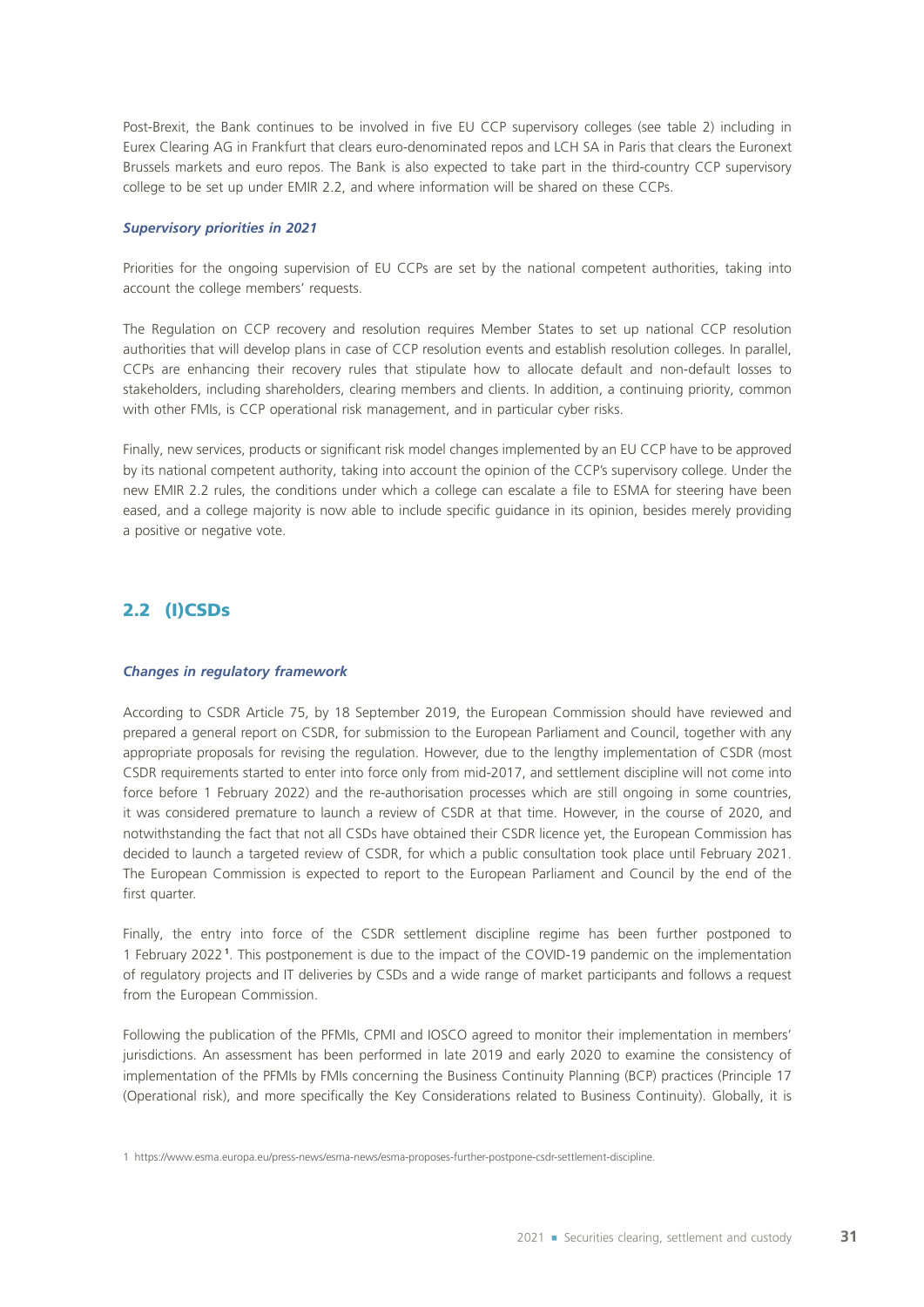concluded in the report that the practices are consistent with the expectations regarding business continuity planning laid out in Principle 17 of the PFMI in many aspects. It should be mentioned that FMIs' BCPs include a pandemic scenario. The BCPs are reviewed at least annually and are regularly tested, though some improvements have been identified.

The Digital Operational Resilience Act (DORA, see box 13) and Regulation on Markets in Crypto Assets (MiCA, see thematic article) are also relevant for CSDs.

#### *Prudential and oversight approach*

During 2020, the Bank monitored closely the impact of the COVID-19 pandemic on the (I)CSDs' robustness and performance.

Market volatility in March led to significantly higher settlement volumes and fail rates, which returned to normal after this temporary peak as illustrated in box 1.

The interconnection of different market infrastructures is a necessity for the exchange of financial flows. Such interconnectivity creates also potential contagion risks in the event of a problem at one of the nodes of the chain, impacting other FMIs. Hence, cyber resilience continues to be a top priority for the Bank in its oversight activity with Belgian (I)CSDs. In particular, the implementation of the SWIFT Customer Security Programme (CSP) framework continued to be monitored in 2020.

The ESA Cyber Resilience Task Force, which includes central banks and securities regulators of all Euroclear Group entities, and is chaired by the Bank, monitors the progress of the Euroclear Group in the implementation of its cyber security strategy and related projects.

Data integrity is becoming an important topic among the FMIs, because many threats can jeopardise it, be it malware (e.g. a ransomware, which encrypts the data), or an operational incident where some data are modified unintendedly. However, the potential impact on the financial ecosystem could be significant because of the spread of inaccurate data throughout the chains between FMIs and financial institutions. Belgian CSDs are therefore working on "extreme but plausible scenarios" **<sup>1</sup>** to improve their business resilience, to recover as quickly as possible, should such an incident occur.

As Euroclear Belgium and Euroclear Bank received their initial CSDR authorisation in 2019, the Bank has prepared the first annual review and evaluation (under CSDR Art. 22) in 2020. For Euroclear Belgium, the Bank consulted the FSMA, the Eurosystem as relevant authority under the CSDR and the competent authorities of the Euroclear Group. The Bank finalised Euroclear Belgium's first review and evaluation in February 2021. The assessment was coordinated with the reviews that the French and Dutch competent authorities did on Euroclear France and Euroclear Nederland respectively, as the operations, governance and rulebooks of the three CSDs – together the ESES CSDs – are aligned to a considerable extent.

For Euroclear Bank, the CSDR review and evaluation will be conducted in the course of 2021. The Bank will consult the FSMA, the Eurosystem and the competent authorities of the Euroclear Group. The outcome of the review and evaluation will in addition be shared with the competent authorities of the countries for which Euroclear Bank is important (see box 2).

1 CPMI-IOSCO Guidance on cyber resilience for financial market infrastructures, June 2016.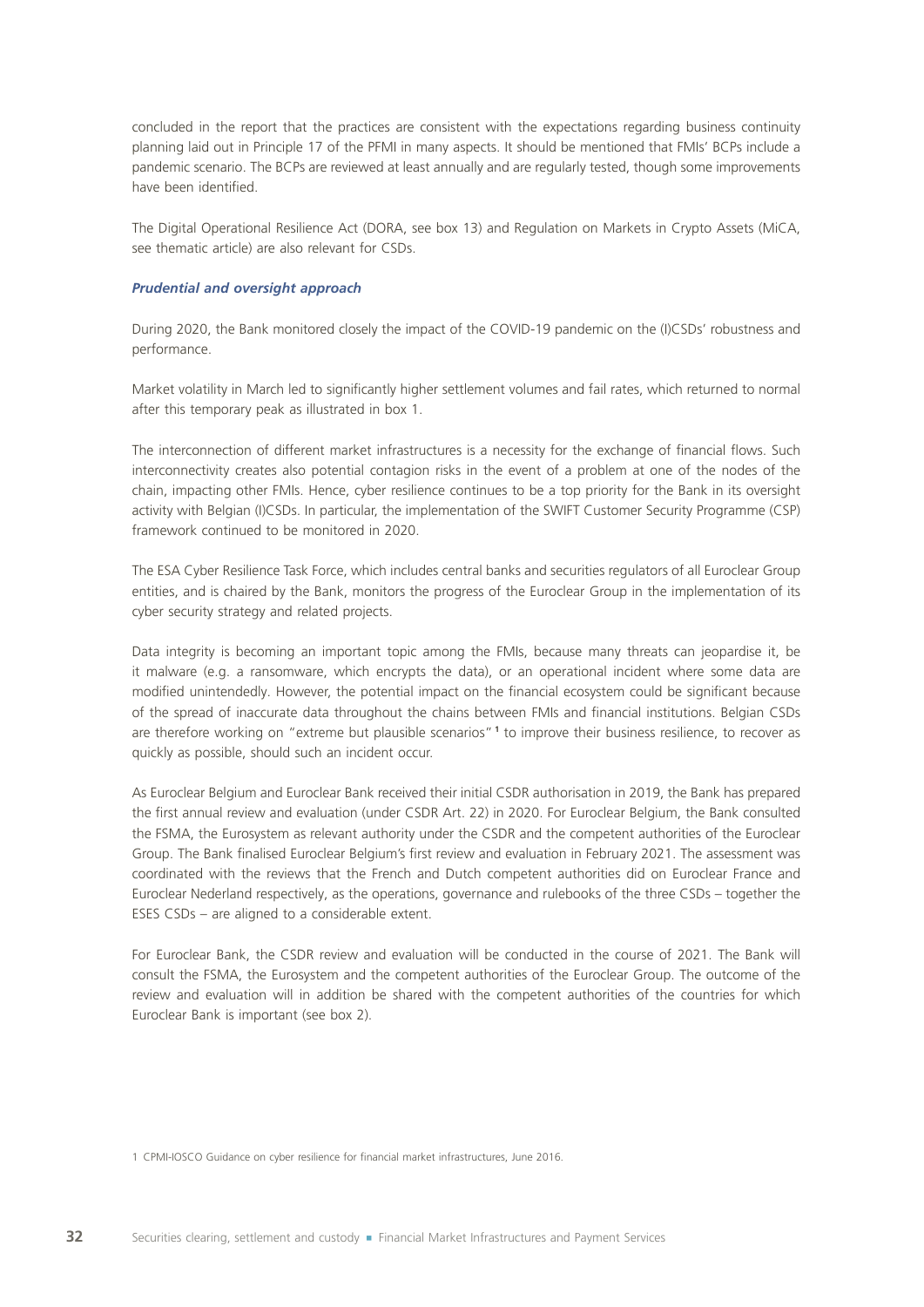## **Cooperation between the Bank and other authorities with regard to Euroclear**

The Bank cooperates with domestic and foreign authorities in the framework of the oversight and supervision of Euroclear entities established in Belgium, i.e. Euroclear SA, Euroclear Bank and Euroclear Belgium. The table below provides the list of authorities and the rationale for having a cooperation arrangement with them.

| <b>Cooperation</b>                                                                                                                                                                                                                                                                                                                                        | <b>Rationale for cooperation</b>                                                                                                                                                                           |  |  |  |  |
|-----------------------------------------------------------------------------------------------------------------------------------------------------------------------------------------------------------------------------------------------------------------------------------------------------------------------------------------------------------|------------------------------------------------------------------------------------------------------------------------------------------------------------------------------------------------------------|--|--|--|--|
| <b>National cooperation</b>                                                                                                                                                                                                                                                                                                                               |                                                                                                                                                                                                            |  |  |  |  |
| <b>FSMA</b>                                                                                                                                                                                                                                                                                                                                               | Market authority responsibilities regarding (I)CSDs<br>in Belaium                                                                                                                                          |  |  |  |  |
| <b>International cooperation</b>                                                                                                                                                                                                                                                                                                                          |                                                                                                                                                                                                            |  |  |  |  |
| Euroclear SA/NV                                                                                                                                                                                                                                                                                                                                           |                                                                                                                                                                                                            |  |  |  |  |
| Euroclear Group overseers and market supervisors<br>(BE: NBB, FSMA; FI: Bank of Finland,<br>Finanssivalvonta; FR: Banque de France (BdF),<br>Autorité des marchés financiers (AMF);<br>NL: De Nederlandsche Bank (DNB),<br>Autoriteit Financiële Markten (AFM);<br>SE: Riksbank, Finansinspektionen;<br>UK: Bank of England, Financial Conduct Authority) | Multilateral cooperation with regard to shared<br>services provided by the parent holding company of<br>the Euroclear Group (I)CSDs (Euroclear SA), as service<br>provider to the Euroclear Group entities |  |  |  |  |
| <b>Furoclear Bank</b>                                                                                                                                                                                                                                                                                                                                     |                                                                                                                                                                                                            |  |  |  |  |
| Central banks of issue of major currencies in<br>Euroclear Bank (Federal Reserve System, BoE, BoJ<br>and ECB as observer). The Reserve Bank of Australia<br>is in the process of joining this cooperation                                                                                                                                                 | Multilateral oversight cooperation with the relevant<br>central banks of issue of the major currencies<br>settled in Euroclear Bank                                                                        |  |  |  |  |
| <b>ECB</b>                                                                                                                                                                                                                                                                                                                                                | Bilateral oversight cooperation on specific aspects of<br>Euroclear Bank relevant for euro area financial<br>stability                                                                                     |  |  |  |  |
| Bank of England                                                                                                                                                                                                                                                                                                                                           | Bilateral oversight cooperation on specific aspects of<br>Euroclear Bank relevant for Bank of England                                                                                                      |  |  |  |  |
| Bank of Japan                                                                                                                                                                                                                                                                                                                                             | Bilateral oversight cooperation on specific aspects of<br>Euroclear Bank relevant for Bank of Japan                                                                                                        |  |  |  |  |
| Central Bank of Ireland                                                                                                                                                                                                                                                                                                                                   | Bilateral oversight cooperation with regard to the<br>settlement of Irish bonds (and equities as of 2021)<br>in Euroclear Bank                                                                             |  |  |  |  |
| Hong Kong Monetary Authority                                                                                                                                                                                                                                                                                                                              | Bilateral oversight cooperation focusing on the links<br>between Euroclear Bank and Hong Kong market<br>infrastructures                                                                                    |  |  |  |  |
| Banque Centrale de Luxembourg (BCL) /<br>Commission de Surveillance<br>du Secteur Financier (CSSF)                                                                                                                                                                                                                                                        | Cooperation and communication arrangement on the<br>oversight and supervision of the ICSDs Euroclear Bank<br>and Clearstream Banking Luxembourg,<br>under Responsibility E of the PFMIs                    |  |  |  |  |
| Securities Exchange Commission (SEC)                                                                                                                                                                                                                                                                                                                      | Bilateral cooperation focusing on US-related activities<br>within Euroclear Bank                                                                                                                           |  |  |  |  |
| <b>ESES</b>                                                                                                                                                                                                                                                                                                                                               |                                                                                                                                                                                                            |  |  |  |  |
| <b>ESES</b> overseers and market supervisors<br>(BE: NBB, FSMA; FR: BdF, AMF; NL: DNB, AFM)                                                                                                                                                                                                                                                               | Multilateral cooperation covering the CSDs of<br>Euroclear France, Euroclear Nederland and<br>Euroclear Belgium sharing a common rulebook.                                                                 |  |  |  |  |

Source : NBB.

 $\blacktriangleright$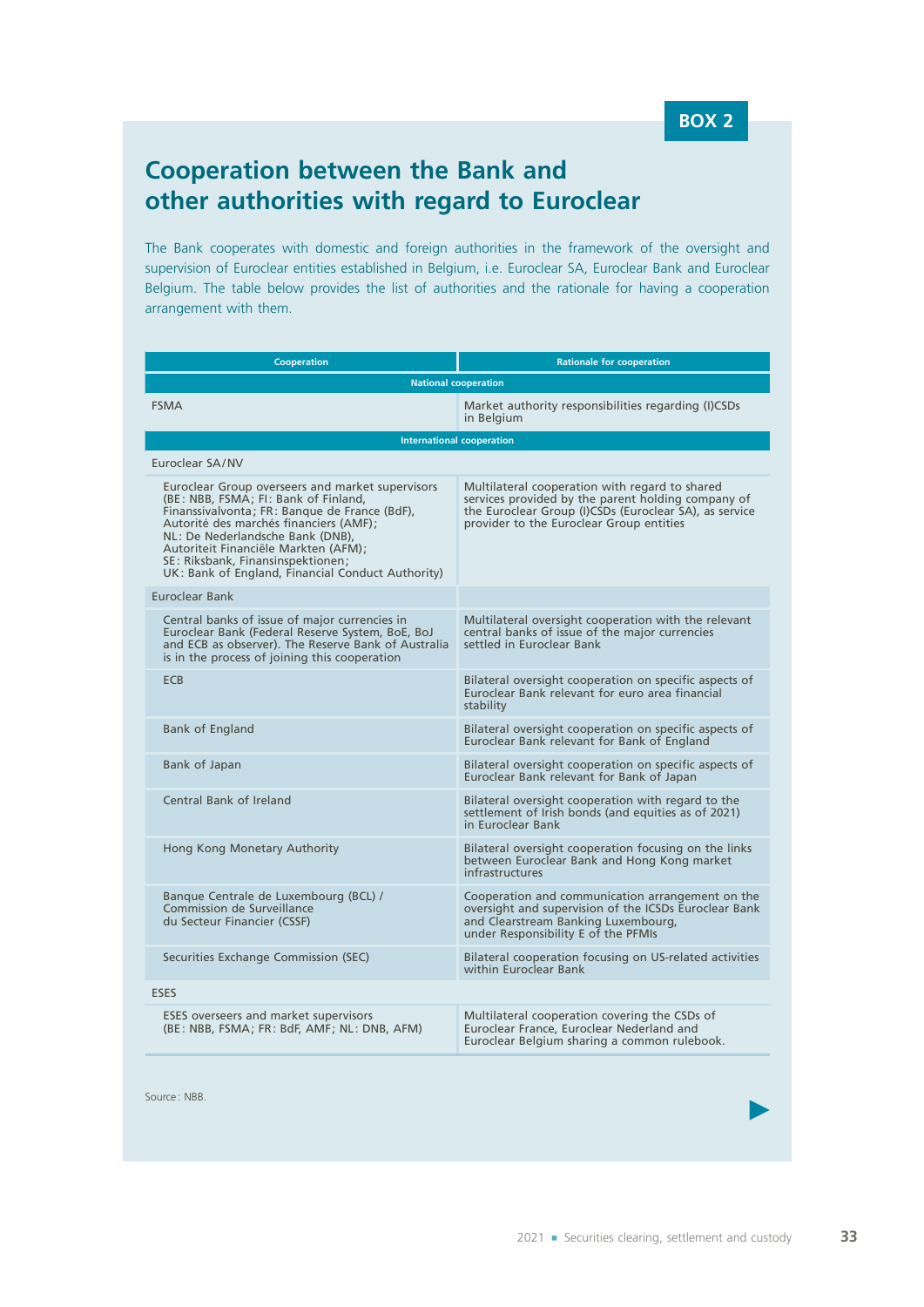In the framework of the CSDR, the Bank, as competent authority, also needs to involve other relevant authorities in the authorisation and supervision of (I)CSDs established in Belgium. The CSDR identifies as "relevant authorities", i.e. authorities responsible for oversight, central banks in the EU in whose books cash is settled and central banks in the EU issuing the most relevant currencies in which settlement takes place. In the case of Euroclear Bank and Euroclear Belgium, the Bank also acts as relevant authority in its role as overseer of securities settlement systems. As Euroclear Belgium settles euros in central bank money, the Eurosystem (represented by the Bank) is considered as relevant authority as well. The Eurosystem is also relevant authority for Euroclear Bank, which settles in euro as well.

In addition to the FSMA and the relevant authorities, the competent authorities from countries where Euroclear has a CSD will be involved in the annual review and evaluation process of Euroclear Belgium and Euroclear Bank. The outcome report will be shared with the authorities identified based on the conditions listed in CSDR Article 55(4).

As the CSDR has changed the interactions between the authorities of the Euroclear (I)CSDs, the MoU between the Euroclear Group overseers and market supervisors is being reviewed.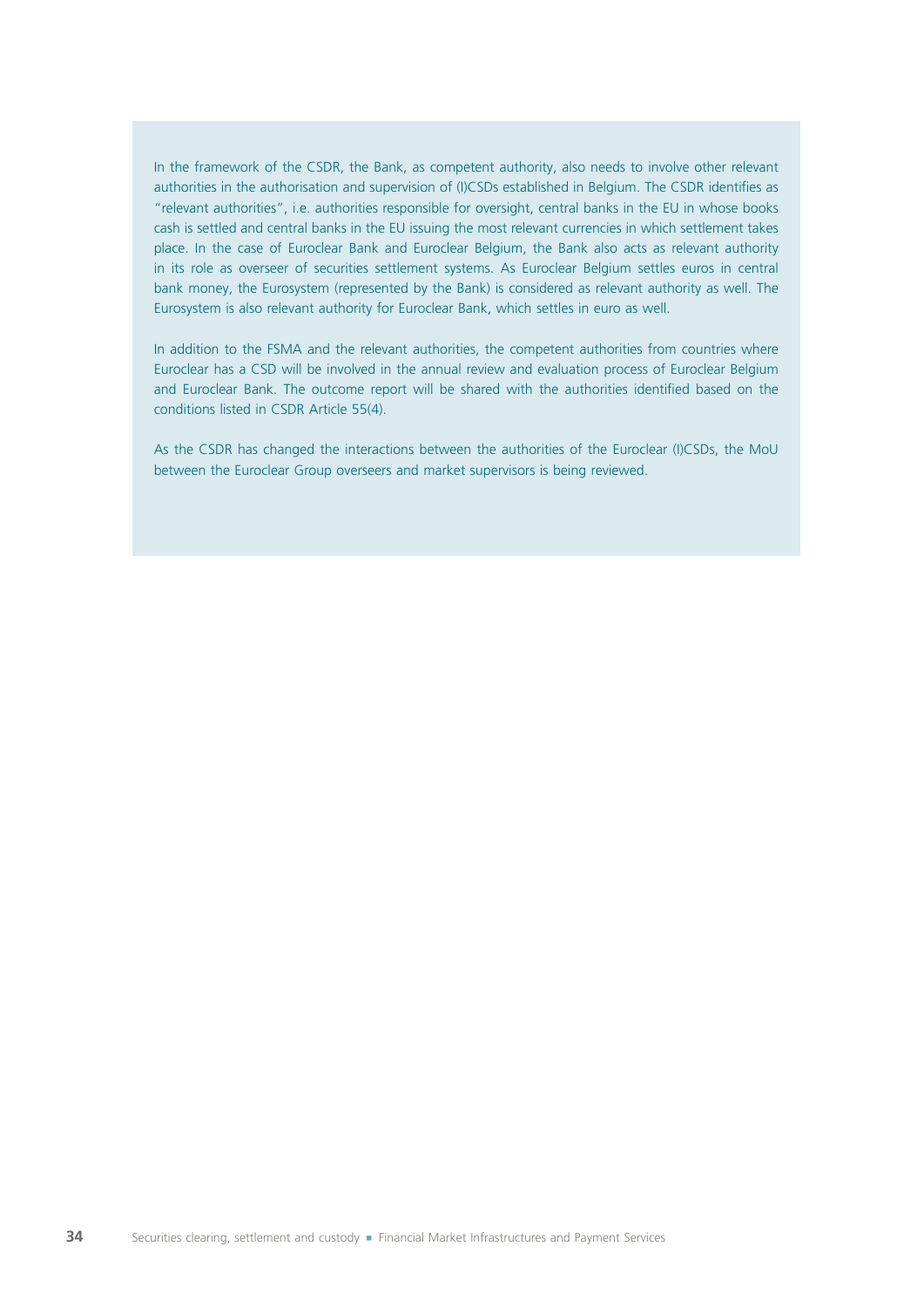## **International dimension of Euroclear Bank**

By the very nature of its business model, Euroclear Bank is internationally oriented. This international dimension is reflected in several areas such as participants, currencies and linked securities markets. At the end of 2020, Euroclear Bank had 1 641 participants located worldwide. Its participant base consists mainly of non‑domestic participants, including almost 100 central banks, 27 CCPs and CSDs, as well as credit institutions, broker‑dealers and investment banks.

Apart from its notary function for international bonds (Eurobonds), which it mainly shares with Clearstream Banking Luxembourg, Euroclear Bank aims to provide its participants with a single gateway to access many foreign securities markets (i.e. Euroclear Bank has a link with foreign CSDs which act as notary for securities issued in the local market). When (I)CSDs offer their participants access to foreign securities markets, they are considered as investor (I)CSDs, whereas the foreign (I)CSDs are referred to as issuer (I)CSDs. Euroclear Bank is connected to more than 50 foreign CSDs as investor ICSD in domestic markets.

Euroclear Bank intends to join TARGET2-Securities (T2S) as a participating (I)CSD. Offering central bank money settlement in euro to participants that are allowed to open a central bank account in TARGET2 (T2) lowers risks that are inherent to commercial bank money settlement. In addition to following up on this project, the Bank will continue to encourage Euroclear Bank to open cash accounts with non-euro central banks in order to further eliminate its credit exposure on commercial banks.

To provide services in international bonds and a wide range of foreign securities, about 100 different currencies are eligible in the system operated by Euroclear Bank. Securities can be settled against payment in a Euroclear settlement currency<sup>1</sup> which can be different from the denomination currency<sup>2</sup>.

At the end of 2020, the value of securities deposits held on Euroclear Bank's books on behalf of its participants amounted to € 15.3 trillion equivalent (up from € 14.8 trillion in 2019). After EUR (49%), USD is the main denomination currency (28%), followed by GBP (11%). 5% of securities deposits are in international bonds, for which issuers can choose the currency or country of issue.

Regarding settlement turnover, the number of transactions settled in Euroclear Bank in 2020 came to 128.8 million (up from 116.3 million in 2019). In value terms, this represents € 575.9 trillion (up from € 544.6 trillion in 2019). 61% of settlement turnover, free of payment and against payment transactions, was denominated in EUR, after USD (17 %) and GBP (10 %). In terms of settlement turnover per security type, compared to securities deposits, international debt accounts for 245% while the bulk is composed of other types of securities such as domestic debt and, to a lesser extent, equities or exchange-traded funds.

The interconnectivity of Euroclear Bank with other FMIs is a critical component in the Euroclear Group strategy to establish a common pool of collateral assets in which Euroclear Group entities provide

 $\blacktriangleright$ 

<sup>1</sup> A settlement currency is a currency in which cash settlement can take place.

<sup>2</sup> A denomination currency is the currency in which the security is denominated. This currency is used as a unit of account for the nominal value of this security, but it is not necessarily used to settle the cash leg of transactions.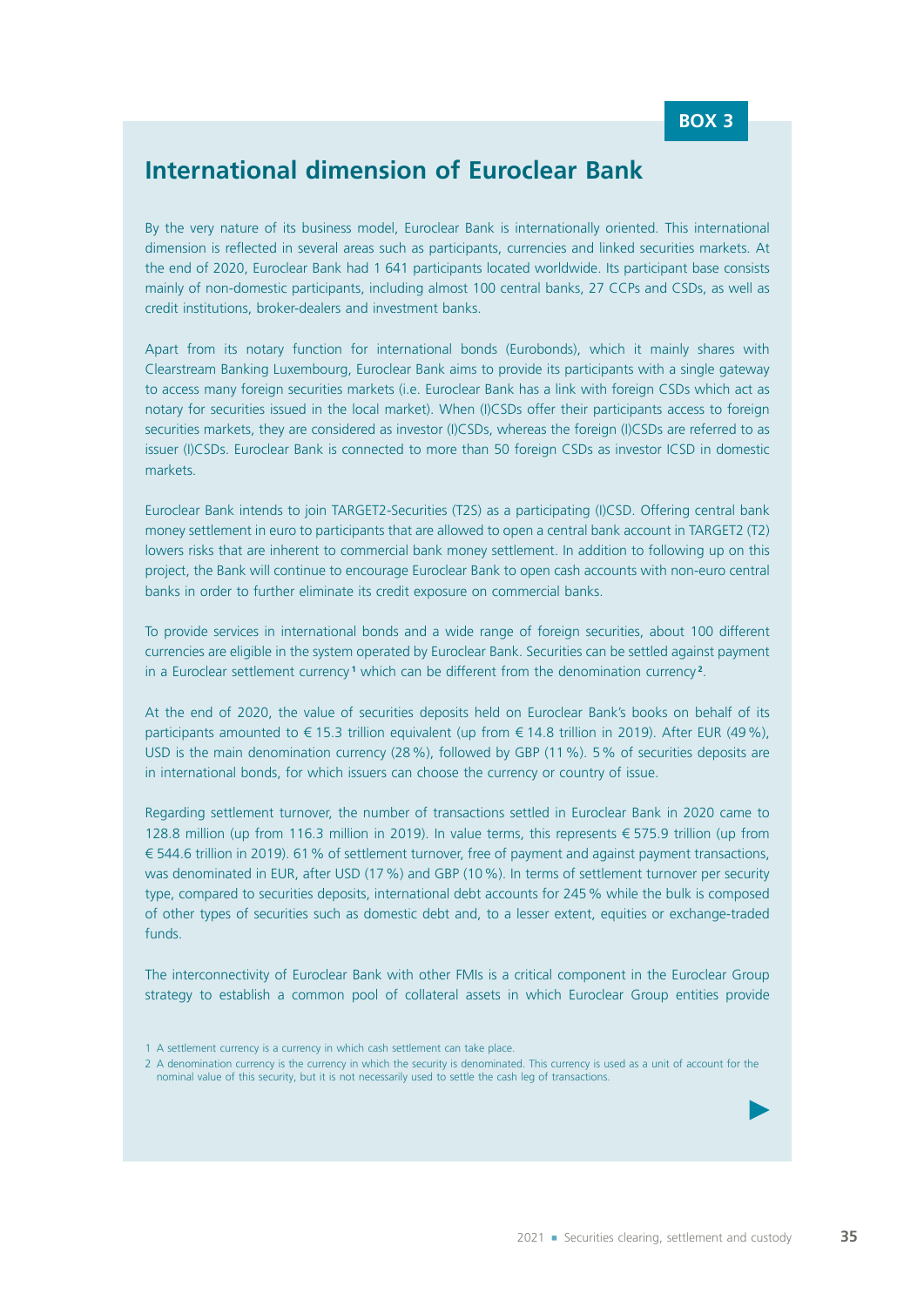collateral management services as a triparty agent taking over the collateral management tasks (including collateral selection, valuation and substitution) from its participants during the lifecycle of the transaction concluded between two participants. At the end of 2020, at group level, the average daily value of triparty collateral managed by the Euroclear (I)CSDs reached € 1.5 trillion equivalent (up from € 1.3 trillion in 2019).



#### **Composition of securities deposits and turnover in percentage, end of year 2020**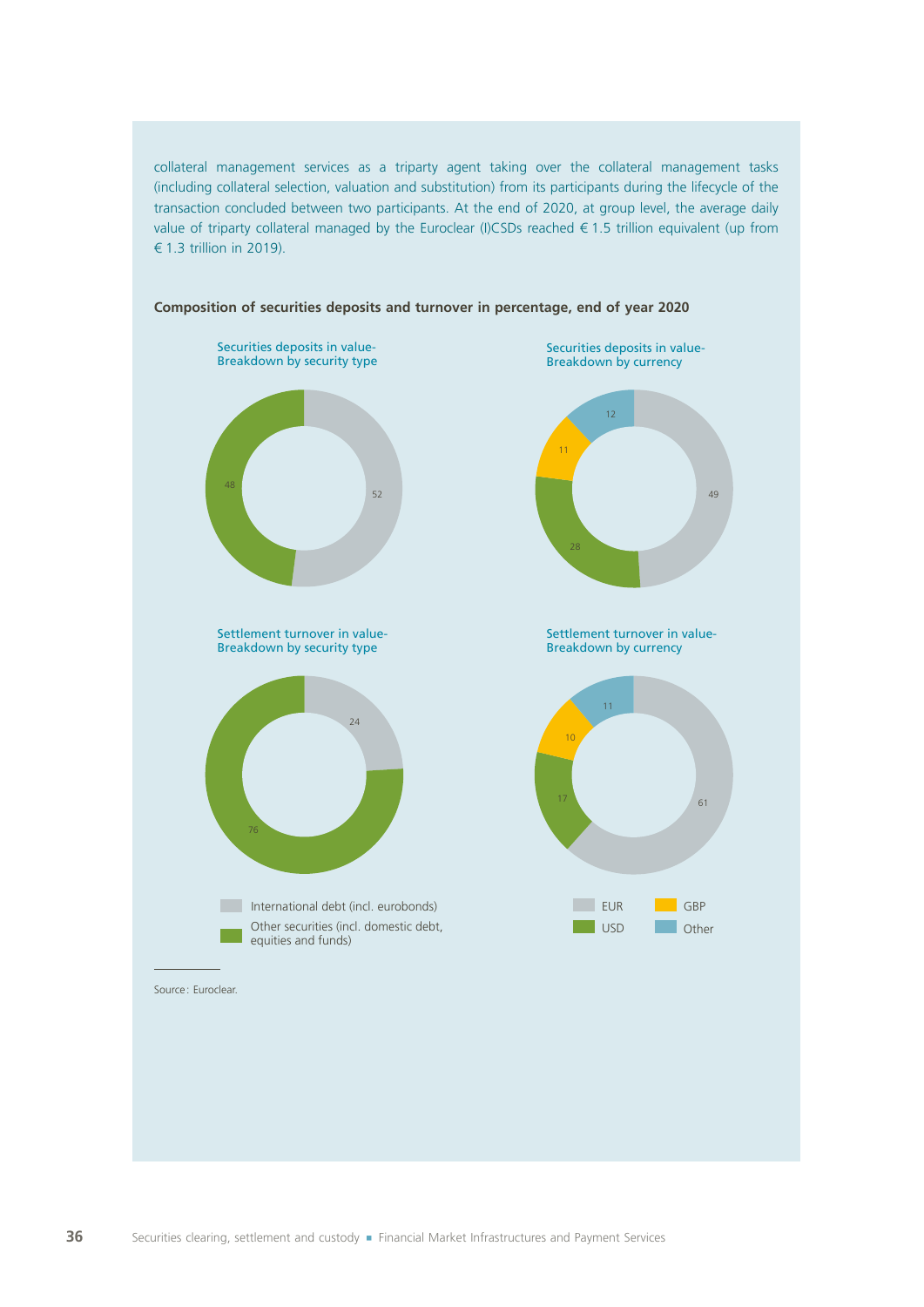Although CSDs operated by members of the ESCB are exempt from the authorisation and supervision requirements of the CSDR **<sup>1</sup>** , certain prudential requirements of the CSDR do, however, apply to them. In the scope of the new regime for granting eligibility to securities settlement systems (SSSs) and links for their use in Eurosystem credit operations, which is based on the compliance of the CSD with the CSDR requirements, the NBB in its role as overseer of the SSS, has conducted a review and evaluation of the NBB‑SSS against the CSDR requirements which are relevant from a user perspective and consulted the Eurosystem in this context.

Since June 2020, the NBB‑SSS offers DVP settlement in foreign currencies for trades as well as for corporate actions in a fully automated way. In this way, the NBB‑SSS supports the settlement of the cash leg in a foreign currency relating to securities denominated in foreign currencies registered in the NBB‑SSS. This project implemented an oversight recommendation to avoid settlement risk for securities denominated in foreign currencies.

Given that the daily settlement operations of Euroclear Belgium and NBB‑SSS are outsourced to T2S, the Bank is involved in the cooperative oversight of T2S<sup>2</sup>.

Because of COVID‑19, high market volatility led to progressively higher settlement volumes in T2S, starting from the last week of February 2020 and reaching a historic peak on 16 March 2020 with 1 215 008 transactions settled.

#### *Supervisory priorities in 2021*

As required by the CSDR, the Bank as competent authority will perform an annual review and evaluation of the Belgian (I)CSDs that have a CSDR licence. During this review, the Bank will assess whether the (I)CSDs still comply with the requirements laid down in the CSDR. The review will focus on any changes that may have happened with regard to the (I)CSD under review since the last review has been performed. As mentioned above, the Bank will duly consult other authorities and/or inform them of the outcome of the review as required by the CSDR.

Although the NBB‑SSS, as a CSD operated by a central bank, is not subject to this CSDR review, the Bank as overseer will perform a targeted review to maintain assurance on NBB‑SSS compliance with the provisions of the CSDR that are relevant from a "user perspective" **<sup>3</sup>** .

Since the establishment of Euroclear SA/NV as a financial holding above the (I)CSDs of the Euroclear group<sup>4</sup>, the authorities of the Euroclear (I)CSDs set up a cooperation, chaired by the Bank, in line with Responsibility E of the PFMIs to foster efficient and effective communication and consultation in order to support each other in fulfilling the respective mandates with respect to the local Euroclear (I)CSDs. As the current MoU<sup>5</sup> is based on the PFMIs, the authorities of the Euroclear Group (I)CSDs are reviewing it to take into account the new CSDR context.

CSDs' operational resilience will remain a priority in 2021, with cyber resilience as a key focus area. As the pandemic has shown, non‑IT aspects are important for operational resilience as well.

The CSDR settlement discipline regime (which was originally due to enter into force in September 2020, and then February 2021) is expected to come into effect on 1 February 2022. The penalty mechanism (developed by T2S) will provide T2S CSDs daily with the penalties to collect and distribute per participant. The preparations for installing the bilateral penalties between participants are ongoing.

<sup>1</sup> Under Article 1(4) of the CSDR.

<sup>2</sup> The Eurosystem oversees T2S under the lead of the ECB. In line with responsibility E of the PFMI (cooperation with other authorities), the Eurosystem has set up the T2S Cooperative Arrangement to ensure that all authorities with a legitimate interest in the smooth functioning of T2S are involved, including the supervisors and market authorities of the CSDs that have signed the T2S Framework Agreement, in coordination with the ECB and ESMA.

<sup>3</sup> The NBB-SSS is eligible for monetary policy operations by the Eurosystem. This means that the Eurosystem accepts securities as collateral in the NBB‑SSS. As the Eurosystem is thus a user of the NBB‑SSS, it needs assurance that the NBB‑SSS is safe to use.

<sup>4</sup> See Annex 2 for the organisation chart of the Euroclear group.

<sup>5</sup> https://www.nbb.be/doc/cp/eng/aboutcbfa/mou/pdf/mou\_2009-10-05\_supervisionofeuroclear.pdf.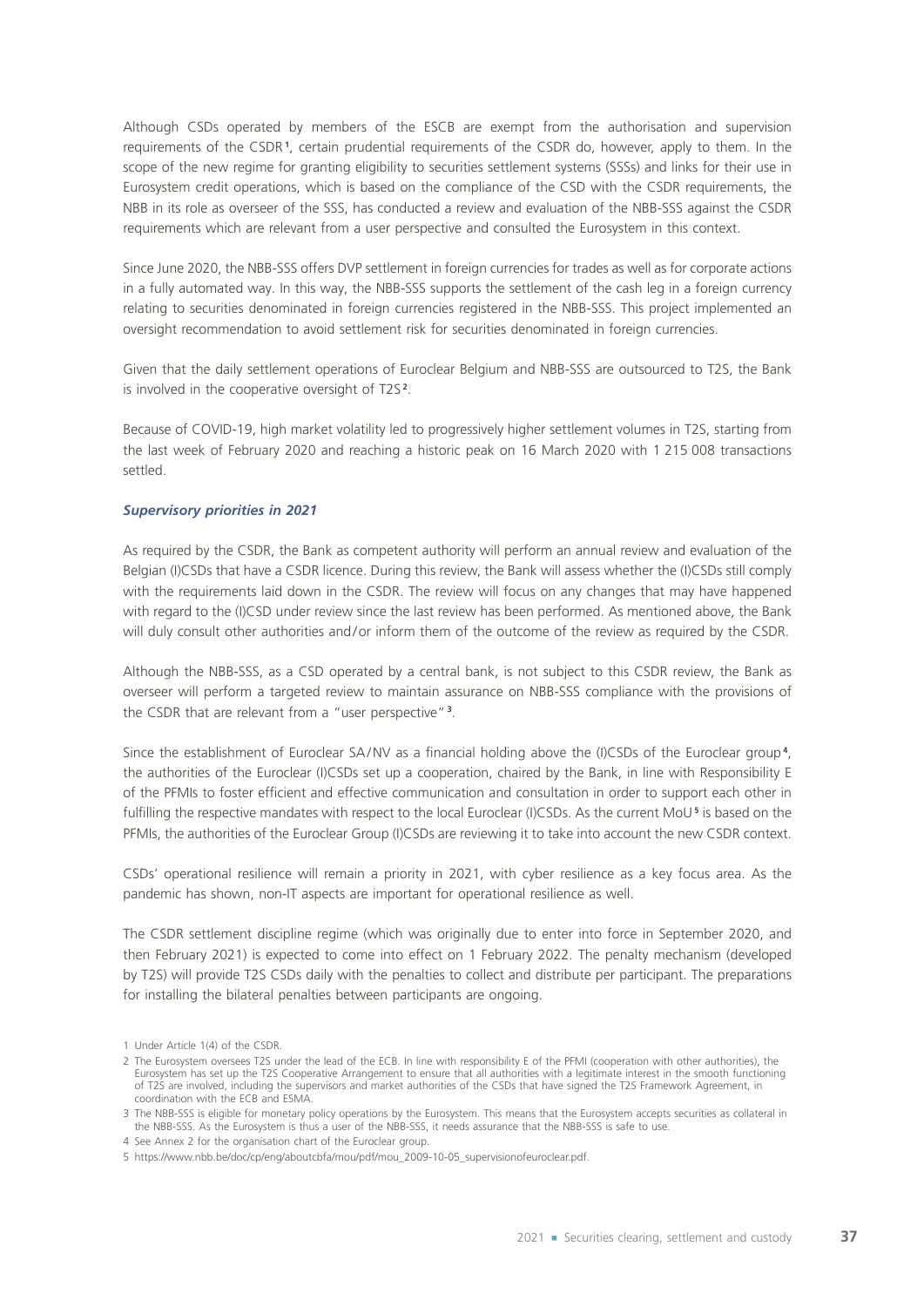$\blacktriangleright$ 

## **Brexit: Impact on post‑trade intrastructures**

As of 1 January 2021, the first Brexit transition period **<sup>1</sup>** has ended. As the UK is no longer part of the single market, UK institutions could no longer provide services on the continent based on their EU "passport". Similarly, EU institutions would have lost access to the UK if no measures had been taken.

#### *CSDs*

In order to continue to provide notary and/or central maintenance services in relation to financial instruments constituted under UK law to either issuers or CSD participants established in the UK, EU (I)CSDs have to obtain UK CSDR recognition. While the recognition is pending, EU (I)CSD that have notified the Bank of England before the end of the first transition period of their intention to continue to provide services in the UK, could continue to provide those services during the subsequent "transitional regime"; i.e. until the UK Treasury makes an equivalence decision for the jurisdiction in which the (I)CSD is established. Following such an equivalence decision, the (I)CSD must submit an application for recognition to the Bank of England within six months in order to continue to provide CSD services in the UK. As securities under UK law have been issued in Euroclear Bank and Euroclear Belgium and these (I)CSDs have UK participants, they have notified the Bank of England (along with other (I)CSDs from the Euroclear group and others).<sup>2</sup> The NBB-SSS, where securities under UK law have been issued, has not notified the Bank of England, as it no longer has UK participants.

As the UK is no longer an EU member state, the Bank of England will no longer be consulted as a relevant authority under the EU CSDR in case it would have been assigned as relevant authority<sup>3</sup> for an (I)CSD. This was the case for Euroclear Bank, where the British pound represents 10% and was a most relevant currency. The Bank of England was also consulted as competent authority of Euroclear UK and Ireland, being part of the Euroclear Group (as required by CSDR Art 17.6). The National Bank of Belgium and the Bank of England have cooperation arrangements with regard to the oversight on Euroclear Bank and the oversight/supervision of the relationship between the local UK CSD and Euroclear SA/NV, owner and service provider of the Euroclear Group (I)CSDs. Continued cooperation with supervisory authorities of the UK is essential in order to promote the integrity, stability and efficiency of the entities of the Euroclear Group.

There is no CSD in Ireland (which is still an EU member state). Historically, Irish equities have been settled in the UK CSD Euroclear UK & Ireland, while bonds have been settled in the ICSD Euroclear Bank, which is located in Belgium. The EU has temporarily allowed Euroclear UK & Ireland to continue to settle Irish securities, but as a long-term solution, Irish securities have been migrated to an EU (I)CSD, namely Euroclear Bank, in 2021.

1 This transition period is not to be confused with the transition period the EU has granted for UK CCPs and UK CSDs, the transitional regime the UK has foreseen for EU CSDs, or any other transition period.

- 3 A "relevant authority" as defined in CSR Art. 12 is: (a) the authority responsible for the oversight of the securities settlement system operated by the CSD in the Member State whose law applies to that securities settlement system;
	- (b) the central banks in the Union issuing the most relevant currencies in which settlement takes place;

<sup>2</sup> The full list of (I)CSDs that have notified the Bank of England can be found here : https://www.bankofengland. co.uk/-/media/boe/files/financial-stability/financial-market-infrastructure-supervision/list-of-third-country-csds. pdf?la=en&hash=824459A062CBB16DD1C8A42AD2D99A9DC36E3E31.

<sup>(</sup>c) where relevant, the central bank in the Union in whose books the cash leg of a securities settlement system operated by the CSD is settled.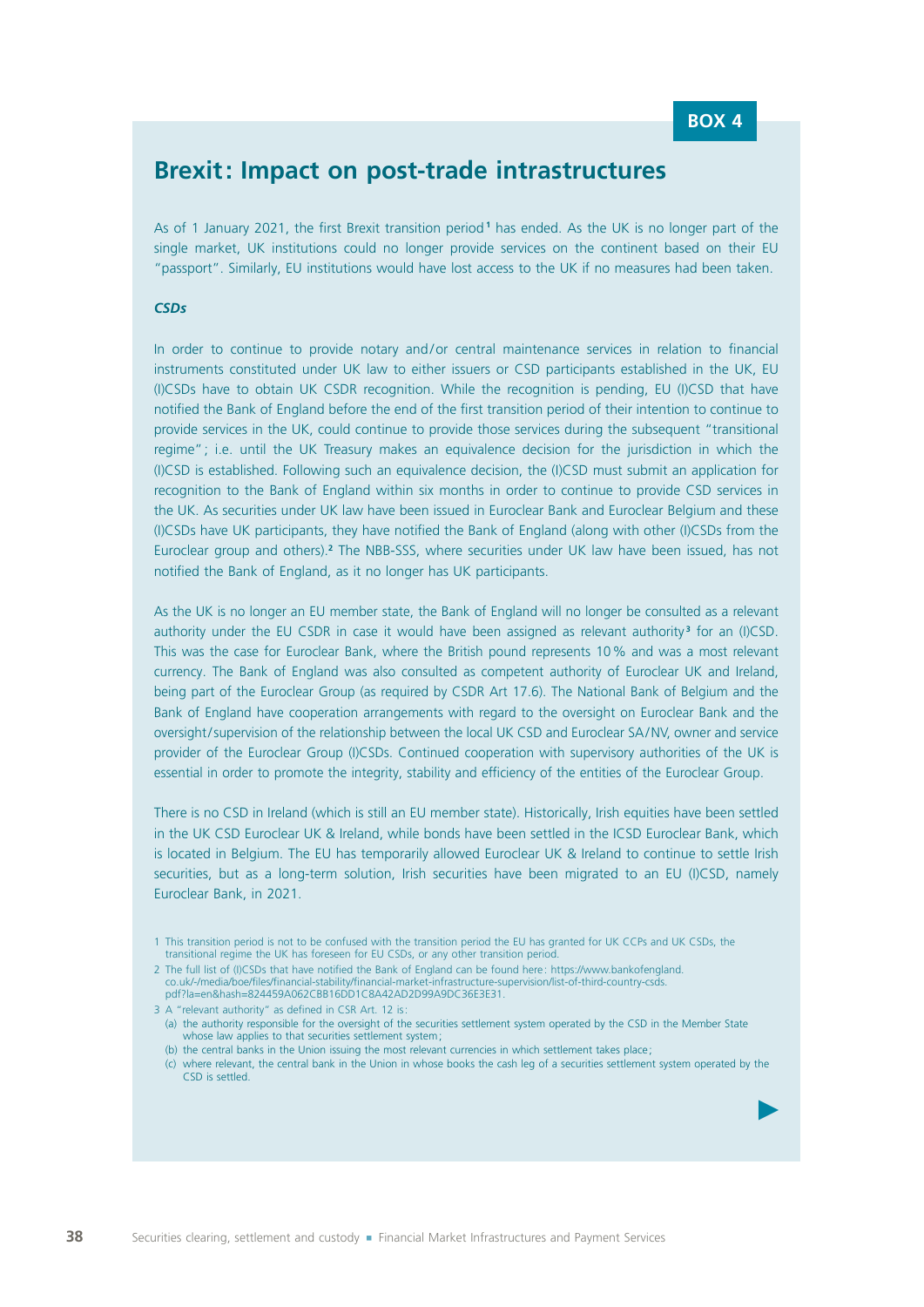#### *CCPs*

UK CCPs have established a dominant position in clearing some financial instruments, such as euro repo transactions based on Belgian bonds. As illustrated in box 3 of the FMI and Payment Services Report 2019, the Belgian euro repo market was predominantly cleared by the UK CCP LCH Ltd. before it started shifting this business to the French CCP LCH SA, which now clears the bulk of this activity. As not all clearing activities have migrated yet (especially for long-term derivative contracts, such shift cannot occur overnight), the EU has temporarily declared equivalence for UK CCPs in order to allow EU clearing members to continue to clear in the UK CCPs to avoid disruption on 1 January 2021. However, the idea is that eventually EU business is cleared in EU CCPs. Legally, UK, American and Asian clearing members could still clear euro repo transactions in a UK CCP, but if the majority of the volumes are cleared in an EU CCP, these institutions may decide to clear in an EU CCP as well, where they will find more counterparties.

Since the UK is no longer part of the EU, there are no longer EMIR supervisory colleges for UK CCPs. Therefore, the Bank will no longer participate in an EMIR college for LCH Ltd. and ICE Clear Europe Ltd. The Bank of England, as competent authority for UK CCPs, may decide to set up "global" colleges for UK CCPs. The Bank is also expected to take part in the third-country CCP supervisory college to be set up under EMIR 2.2 (see paragraph 2.1).

### 2.3 Custodians

#### *Changes in regulatory framework*

There were no changes in the regulatory framework in 2020.

#### *Prudential approach*

BNYM SA is considered as a Significant Institution which implies that BNYM SA falls under the direct supervision of the SSM. The majority of the supervisory work is therefore carried out jointly by the Bank and the ECB within the SSM framework. BNYM SA is also subject to specific monitoring by the Bank as regards the specific requirements applicable to custodian banks.

This year, the ECB announced changes to the organisational structure of its supervisory arm to ensure continued effective and efficient supervision of banks in the euro area and beyond. Bank‑specific supervision will be structured in three directorates general according to the business models of supervised banks to create more synergies and allow a better comparison of common risks and challenges: Systemic and International Banks (DG/SIB), Universal and Diversified Institutions (DG/UDI) and Specialised Institutions and Less Significant Institutions (DG/SPL). The supervision of BNYM SA will fall under DG/SIB. Next, a dedicated horizontal supervision in the Directorate General Horizontal Line Supervision (DG/HOL) will be created to strengthen risk expertise in the supervision of banks.

As the European subsidiary of BNY Mellon, a US based global systemic bank, BNYM SA is the custodian of the group for European clients and the European gateway to the euro area markets and payment infrastructures.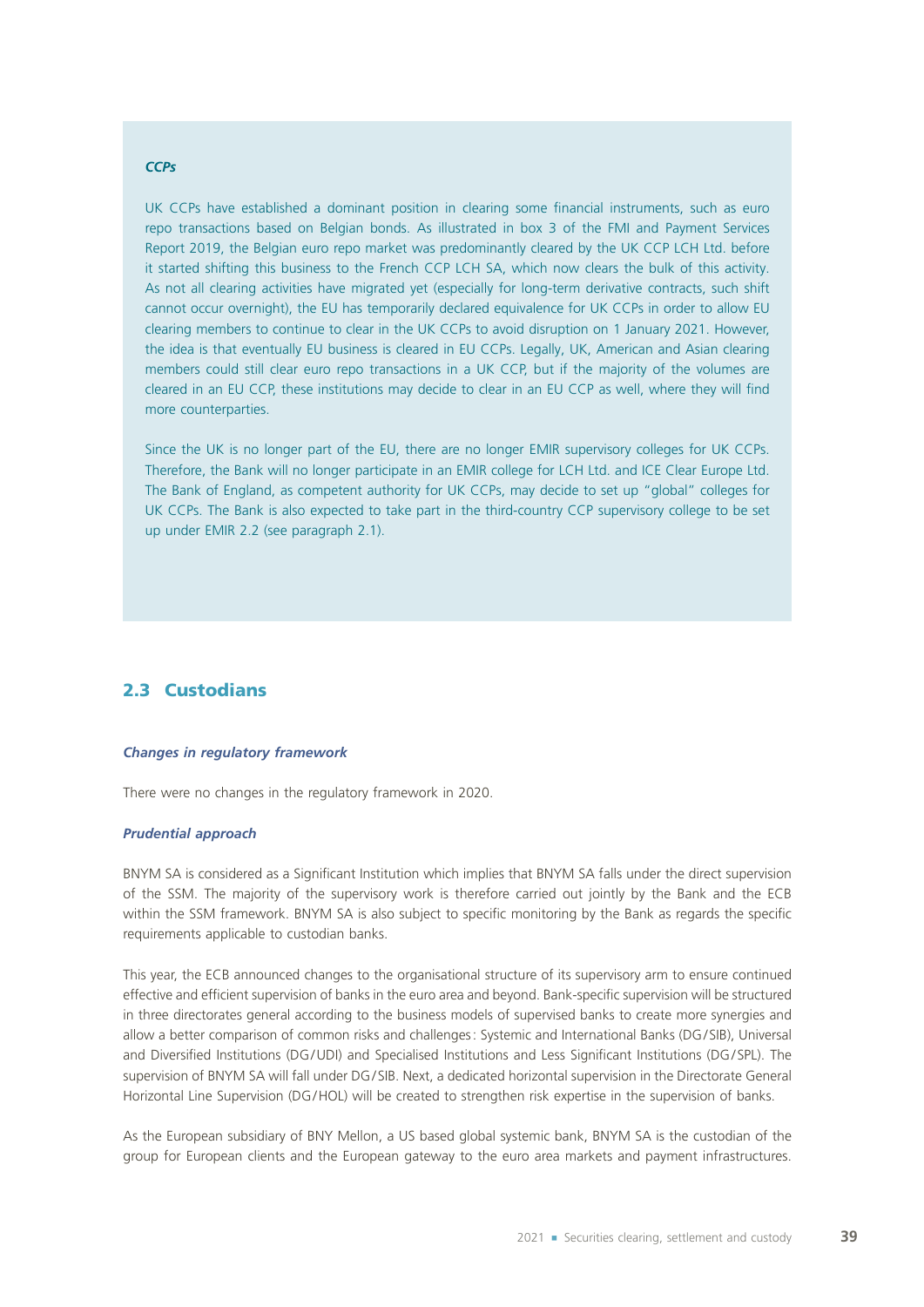BNYM SA settles transactions in wide range of currencies, with EUR, GBP, USD an JPY being the main currencies (see box 5 on international dimension). In this framework, a special focus was given to payments activity over the 2020 supervisory year.

BNYM SA has one subsidiary and several branches within Europe through which it operates in the local markets. At the beginning of 2020, BNYM SA had branches in Luxembourg, Frankfurt, Amsterdam, London, Paris, Dublin and Milan. In order to increase the support to Spanish and Iberian clients and to align with the business strategy of European coverage by BNYM SA as custodian for the European clients, BNYM SA has turned the representative office in Madrid into a branch and has established a branch in Denmark in the course of 2020 after receiving regulatory approval of the ECB and the Bank. The Bank reviewed and authorised the incorporation of these two new branches in conjunction with the ECB as a result of its banking licence and autonomously under the custodian bank status.

Besides this, the supervisory work of the Bank as part of the SSM Supervisory Team has focused on the readiness of BNYM SA with regards to Brexit and the compatibility of the business model set‑up with a post‑Brexit environment. As a global custodian, having a strong international dimension, BNYM operates according to a "follow the sun" model which allows to process clients' transactions and related services around the globe in a continuous way. This is mainly achieved by having established BNYM group entities around the globe, working on common platform and multiple intragroup outsourcing arrangements. The autonomy of functioning of foreign banks established in the Eurozone in the post‑Brexit context is an important focus point. Further attention points in this matter are the adaptations to the existing activities, importing of new activities previously offered to EU clients by group entities located outside the EU (such as London), adjustments of booking policies as well as adjustments to the bank's local risk management and governance to deal with the new context resulted from Brexit and related supervisory requirements. The core principles on which the NBB/SSM based its assessment can be found in the Operational Brexit Guidance published on the ECB website **<sup>1</sup>** .

A continuous monitoring of the firm resiliency from an IT and operational perspective is part of the supervisory work. Taking into account the several common characteristics between the business model of BNYM SA and that of FMIs, as well as the central part BNYM SA has as a custodian in the functioning of globalised financial markets, they have to build a high resiliency (amongst others by ensuring sufficient and adequate fall-back capabilities between regional operational centres) in order to meet client expectations, to ensure stability in the functioning of markets and to ensure the global coverage. This became even more important in COVID times.

The COVID crisis brought potential new challenges and attention points for (custody) banks on several domains, such as increased risk levels amongst others resulting from higher on-balance sheet exposure and increased transaction levels in the beginning of the crisis, bank's risk monitoring, operational continuity and resiliency due to lockdowns and material increase in the need for remote working capabilities and the use of regional operational centres to ensure global coverage **<sup>2</sup>** . A continuous monitoring of the impact of the COVID crisis on the different risks as well as the firm's resiliency was set-up, including regular interaction with BNYM SA as well as the US group entity, and complementary reporting. The yearly regulatory risk assessment ("SREP") included a specific focus on the impact of the COVID crisis on the bank's risk profile as well as on the bank's internal control and risk management capabilities to deal with such unexpected events.

<sup>1</sup> https://www.bankingsupervision.europa.eu/banking/relocating/shared/pdf/ssm.supervisoryexpectationsbookingmodels\_201808.en.pdf.

<sup>2</sup> See also Box 7 of the Financial Market Infrastructure Report 2020 for impact of COVID crisis on custodians.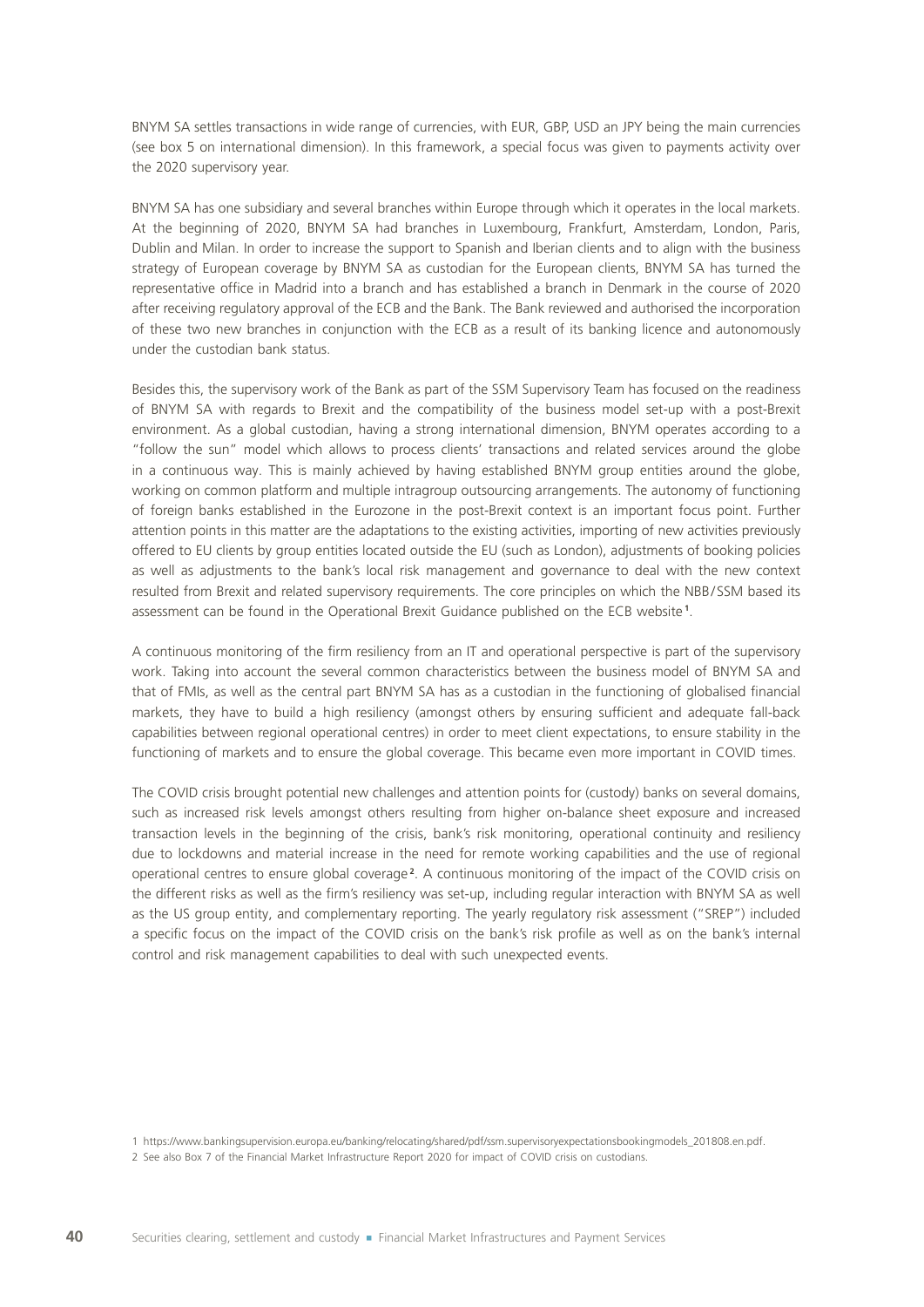## **International dimension of The Bank of New York Mellon Group and BNYM SA/NV**

The Bank of New York Mellon, a banking group incorporated in the US, is the largest custody bank in the world in terms of assets under custody (\$41.1 trillion as at December 2020, increased by 11% compared to last year). It is a global systemically important bank (G-SIB), providing asset and investment management services to institutional customers. The Bank of New York Mellon SA/NV (BNYM SA/NV), the Belgian subsidiary, provides asset services mainly and acts as the groups' custodian for T2S markets and as the global custodian for EU customers. BNYM SA/NV has a non-bank subsidiary in Germany and branches in Luxembourg, the Netherlands, Germany, France, Ireland, Italy, the UK, Denmark and Spain through which it operates in these local markets. BNYM SA/NV qualifies as an 'other systemically important institution' (O-SII) as assessed by the Bank based on the relevant EBA guidelines.

By the end of 2020, BNYM SA/NV served more than 1 100 international, institutional customers on whose behalf it held € 2.9 trillion equivalent assets under custody, denominated in more than 75 different

**Assets under custody, per currency**

(in %, end of year 2020)

 $\blacktriangleright$ 39  $29$ 7 9 16 EUR<sub>EUR</sub> USD GBP JPY **Other** Source: BNY Mellon.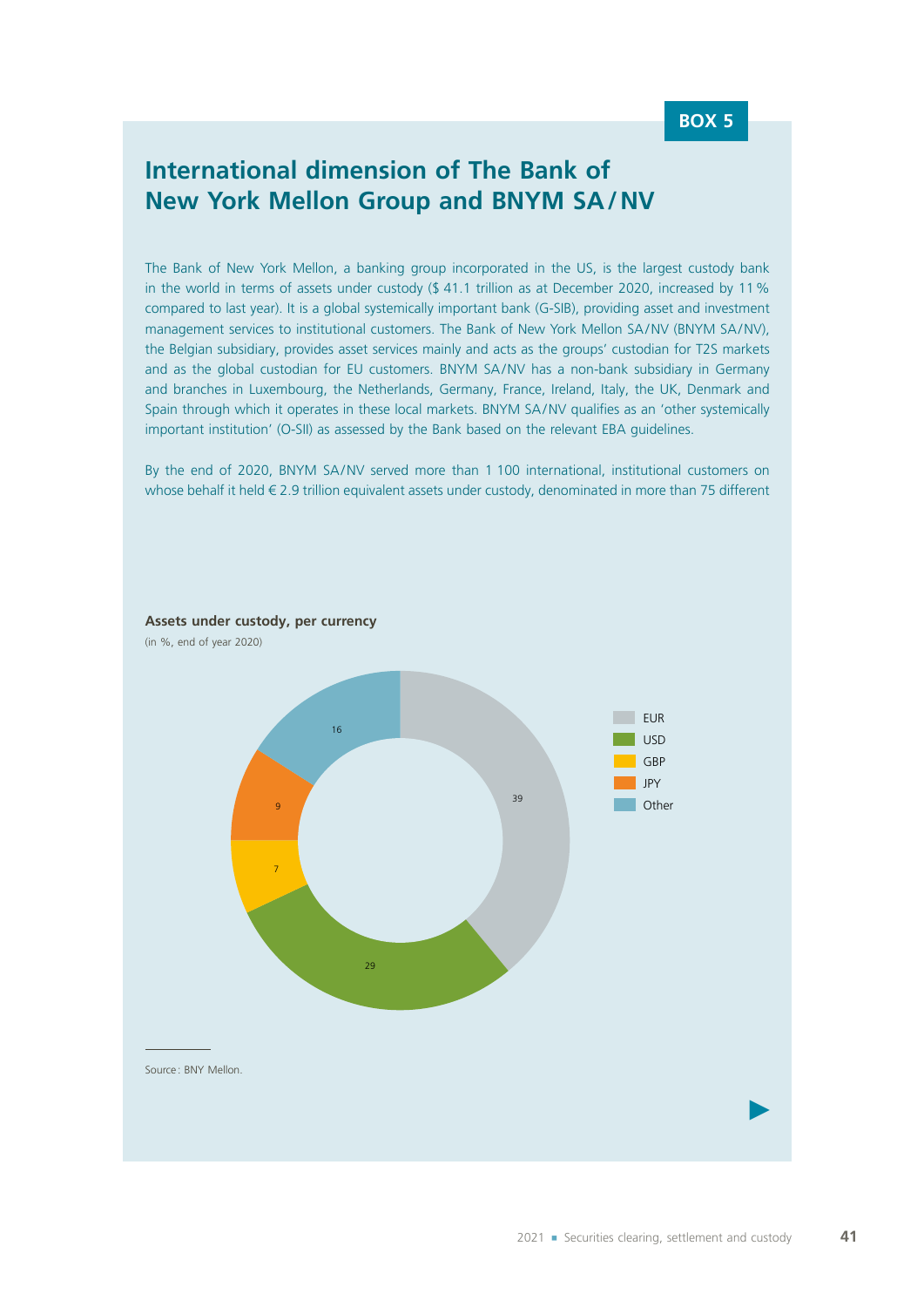currencies **<sup>1</sup>** . The increase in the number of customers for the Belgian subsidiary is mainly caused by the migration of customers due to Brexit. The majority of the assets under custody are denominated in EUR (39%), followed by USD (29%), JPY (9%) and GBP (7%). 51% of these assets are bonds and 49% of these assets are shares. In terms of settlement activity **<sup>2</sup>** , BNYM SA/NV processed about 8.4 million transactions worth 32.3 trillion equivalent in 2020; the main currencies are USD (53%), EUR (22%), GBP (22%) and DKK (1%) **<sup>3</sup>** .

- 1 Eligible currencies include AED, ARS, AUD, BDT, BGN, BMD, BRL, BWP, CAD, CHF, CLP, CNY, COP, CRC, CZK, DKK, EGP, ETB, EUR, FRF, GBP, GEL, GHS, HKD, HRK, HUF, IDR, ILS, INR, ISK, ITL, JPY, KES, KRW, KWD, KYD, KZT, LKR, MAD, MUR, MXN, MYR, MZN, NGN, NLG, NOK, NZD, OMR, PAB, PEN, PHP, PKR, PLN, PYG, QAR, RON, RSD, RUB, SAR, SEK, SGD, THB, TND, TRY, TWD, TZS, UAH, UGX, USD, UYU, VND, XOF, ZAR, ZMW, ZWL.
- 2 Value of BNYM SA/NV settlement activity is based on receipt and delivery instructions.
- 3 Compared to last year, the scope of the data related to transactions has changed, this change also impacts the graph Settlement Value by currency.



### **Assets under custody, per security type**

(in %, end of year 2020)